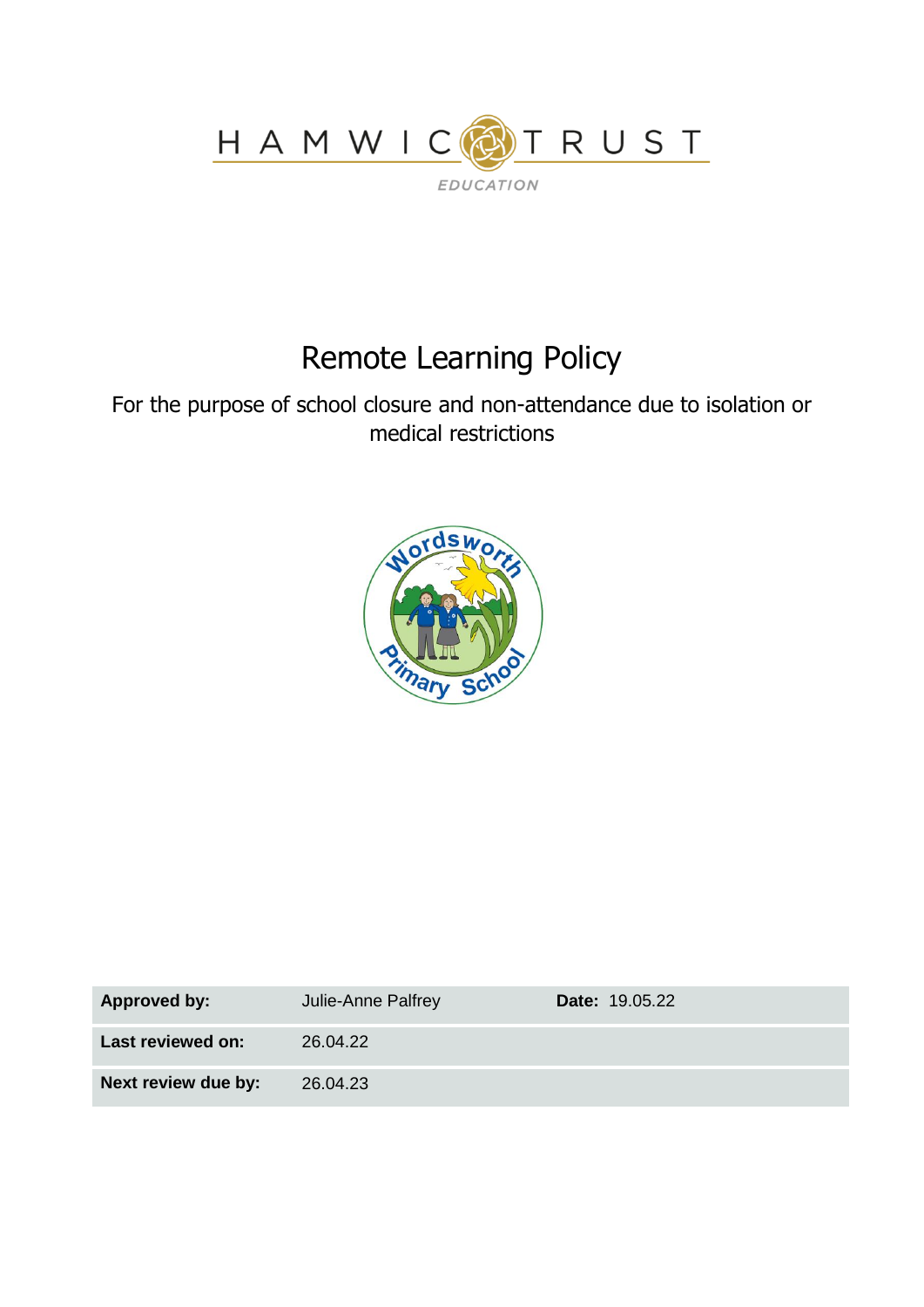













## **Aims**

- To ensure there is a planned approach to remote learning during full and partial school closures
- To ensure there is a planned approach for any 1:1 remote learning
- To set out expectations of staff providing remote learning
- To set out expectations of children receiving remote learning
- To provide appropriate safeguarding and data protection guidelines

## **Context**

The most recent government expectation of online learning can be found in the document Providing remote education: guidance for schools (30<sup>th</sup> March 2022). The key expectations in this document are:

- The priority should always be for schools to deliver high-quality face-to-face education to all pupils. Remote education should only ever be considered as a short-term measure and as a last resort where in person attendance is not possible.
- Scenarios where remote education should be provided might include:
	- o occasions when school leaders decide that it is not possible for their setting to open safely, or that opening would contradict guidance from local or central government
	- $\circ$  occasions when individual pupils, for a limited duration, are unable to physically attend their school but are able to continue learning, for example pupils with an infectious illness
	- Pupils should have or be given access to remote education
- Good practice is considered to be:
	- o Key Stage 1: 3 hours a day on average across the cohort, with less for younger children
	- o Key Stage 2: 4 hours a day
- When planning and delivering remote education:
	- o you should consider use of high quality lessons developed by external providers can be provided instead of solely school led video content.
	- $\circ$  where applicable, continuing to use the digital platform for remote education provision that has been used consistently across the school to allow interaction, assessment and feedback and make sure staff continue to be trained and confident in its use
	- o continuing to overcome barriers to digital access where possible for pupils by, for example:
	- o distributing school-owned laptops accompanied by a user agreement or contract if possible
	- $\circ$  securing appropriate internet connectivity solutions where possible
	- o providing printed resources, such as textbooks and workbooks, to structure learning, supplemented with other forms of communication to keep pupils on track or answer questions about work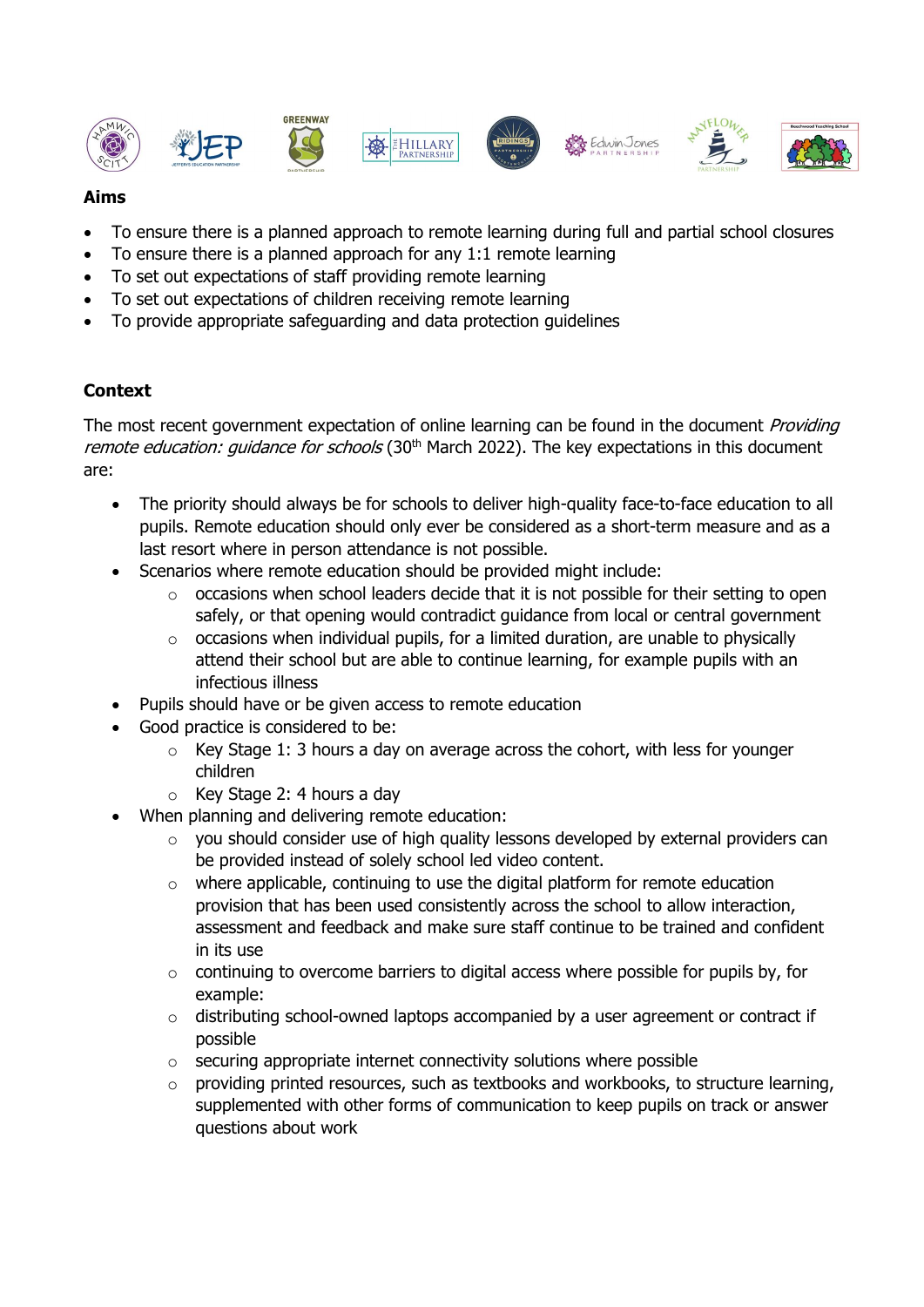- o having systems for checking, daily, whether pupils learning remotely are engaging with their work, and work with families to rapidly identify effective solutions where engagement is a concern
- Overcome barriers to digital access for pupils by:
	- o distributing school-owned laptops accompanied by a user agreement or contract
	- o providing printed resources, such as textbooks and workbooks, to structure learning, supplemented with other forms of communication to keep pupils on track or answer questions about work.
- Provision for pupils with SEND should be considered by their teachers as they teachers are best placed to know how the pupil's needs can be most effectively met to ensure they continue to make progress.
- To provide clarity and transparency to pupils and parents or carers about what to expect from remote education if it is required, schools may wish to continue to publish information about their remote education provision on their websites.
- Keeping children safe online is essential. The guidance on safeguarding and remote education provides the information on what education settings should be doing to protect your pupils and students online.

## **Hamwic Trust Expectations**

In addition to the above guidelines, the Hamwic Trust Executive have set the expectation that:

- Where recorded lessons are being used from externals sources, such as the Hamwic Online YouTube site, Oak Academy or the BBC teaching programme, schools will ensure there is at least one recorded or live input from a teacher in the child's year group daily. For example:
	- $\circ$  a welcome at the beginning of the day to set out what the learning will be
	- o a class/year group assembly
	- o a class/year group story
- Vulnerable children receiving remote learning will be contacted at least twice a week to check on their progress and wellbeing
- All children will receive a personal contact from a member of the school staff at least once a fortnight.

#### **Roles and responsibilities within the remote learning**

| <b>Task</b>                                | <b>Expectation</b>                                                                                                                                                                                                                                                                                                                                                                                                                                                                                                                                                                                                                                                                         | <b>Responsibility</b>            |
|--------------------------------------------|--------------------------------------------------------------------------------------------------------------------------------------------------------------------------------------------------------------------------------------------------------------------------------------------------------------------------------------------------------------------------------------------------------------------------------------------------------------------------------------------------------------------------------------------------------------------------------------------------------------------------------------------------------------------------------------------|----------------------------------|
| Planning and<br>setting remote<br>learning | Lessons to be provided each day:<br>$\bullet$<br>Year R: Phonics, Maths, Discovery, Storytime,<br>handwriting, PE (individual reading provision)<br>KS 1: Phonics, English, Maths, Foundation subject<br>(Individual reading provision)<br>KS 2: Reading, Maths, English, Foundation subject<br>The vast majority of lessons will be recorded via Zoom,<br>uploaded to YouTube and then uploaded to all<br>children's Google Classroom accounts<br>• Teachers will provide a recommended timetable and a<br>daily learning overview, which include clear<br>expectations for learning and specific information<br>about work that needs to be completed and sent back<br>to class teachers | Allocated year<br>group teachers |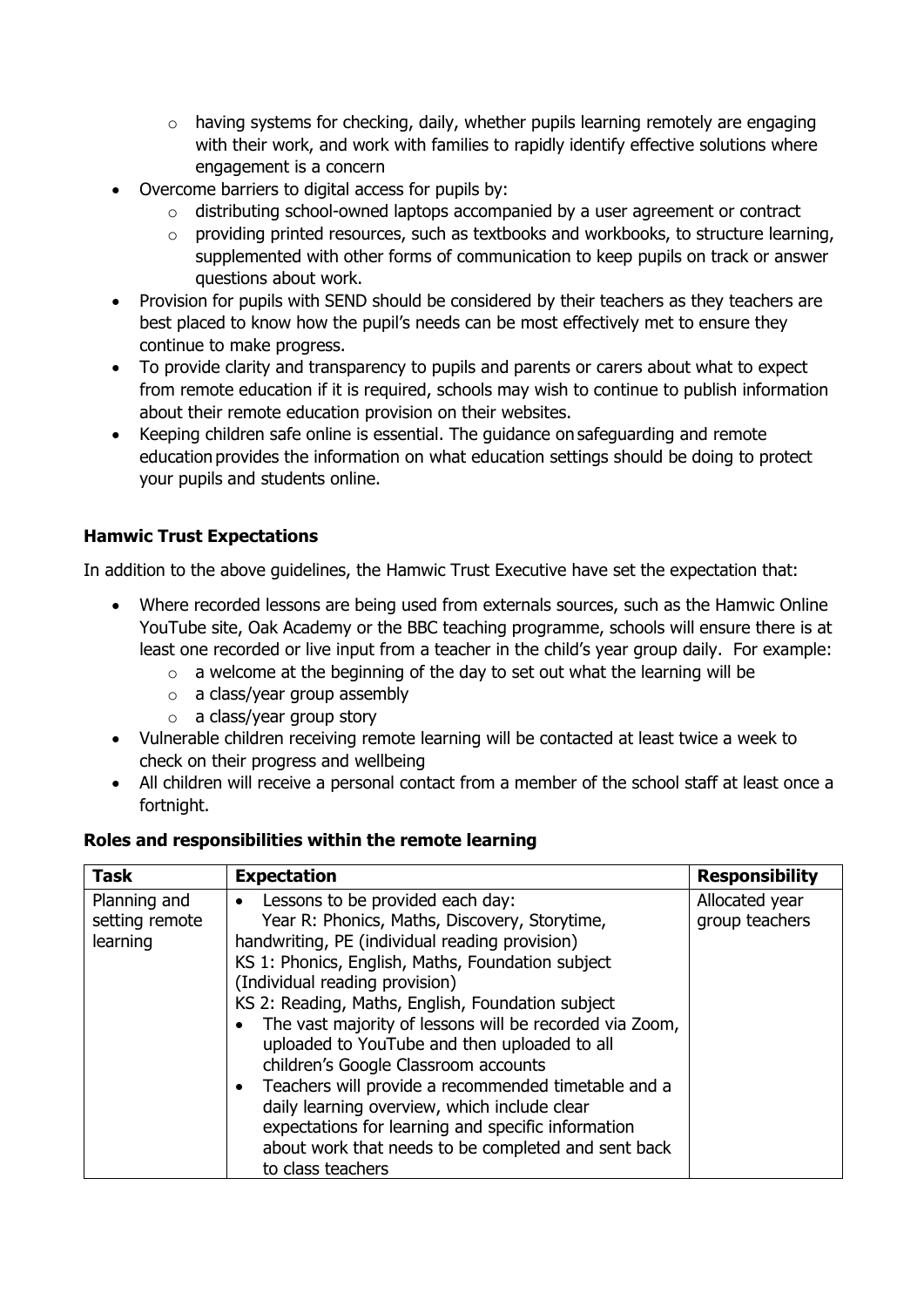| Recording and                 | Lessons will be on the learning platform by 8am on the                                          | Allocated year        |
|-------------------------------|-------------------------------------------------------------------------------------------------|-----------------------|
| uploading                     | day of use                                                                                      | group teachers        |
| remote learning               | Learning will be uploaded onto Google Classroom<br>$\bullet$                                    |                       |
|                               | (learning will be sent out via school email if there is an                                      |                       |
| Recorded                      | error with Google Classroom)<br>The vast majority of lessons will be delivered via<br>$\bullet$ | Allocated year        |
| lessons                       | recorded Zoom lessons                                                                           | group teachers        |
|                               | Adults will deliver lessons in a setting with a neutral<br>$\bullet$                            |                       |
|                               | background, and will be dressed professionally                                                  |                       |
| Providing and                 | Ensure the children receive the same learning as those<br>$\bullet$                             | Classroom             |
| supervising                   | remotely and support learning in the tasks set.                                                 | teacher/ TA/ SLT      |
| learning for                  | Supervise break times and ensure the children have a<br>$\bullet$                               |                       |
| those in school               | session of exercise each day                                                                    |                       |
| Check remote                  | Children are expected to complete work set by the<br>$\bullet$                                  | Children/ parents     |
| learning is being             | teachers, and then wherever possible (supported by                                              | Class teacher         |
| accessed,                     | parents) to send back completed work to their teacher                                           |                       |
| completed and                 | via Google Classroom                                                                            |                       |
| checked for                   | All teachers will complete a daily register in order to<br>$\bullet$                            |                       |
| accuracy                      | track who has been online and submitted work.                                                   |                       |
|                               | Teachers will respond to any work or questions<br>$\bullet$                                     |                       |
|                               | submitted on Google Classroom in a timely manner,                                               |                       |
|                               | providing effective feedback to pupils about how they                                           |                       |
|                               | are getting on with their work                                                                  |                       |
|                               |                                                                                                 |                       |
| Contact                       | A video or telephone call should be made to the child<br>$\bullet$                              | Class teacher/        |
| vulnerable                    | twice each week. Wherever possible speak to the child                                           | <b>SEN inclusions</b> |
| children working              | and not just the parent                                                                         | team                  |
| at home                       |                                                                                                 |                       |
| Contact other                 | A phone call should be made to any child each week,<br>$\bullet$                                | Class teacher         |
| children working              | that is not submitting any work on Google Classroom.                                            |                       |
| at home                       | Wherever possible speak to the child and not just the                                           |                       |
|                               | parent<br>All children will be called at least once a fortnight                                 |                       |
| Ensure the                    | Check the network connection in school is working well                                          | Teaching and          |
| learning                      | each day                                                                                        | learning leader       |
| platform is                   | Ensure children have the necessary IT equipment and<br>$\bullet$                                | <b>SLT</b>            |
| robust                        | stationary to work remotely                                                                     |                       |
| <b>Ensure</b>                 | Ensure staff are clear of how to report any<br>$\bullet$                                        | DSL/DDSL/             |
| safeguarding                  | safeguarding concerns they become aware of when                                                 | Bee/Sue: safety       |
| concerns are                  | children are learning from home                                                                 | assembly              |
| being monitored               | Ensure children are aware of how to report any<br>$\bullet$                                     |                       |
| and addressed                 | concerns they have about online content                                                         |                       |
| as per the CP                 | Ensure all children carry out an online safety<br>٠                                             |                       |
| policy                        | update/assembly at least fortnightly                                                            |                       |
|                               | Ensure children with CP concerns are taught in school.<br>$\bullet$                             |                       |
|                               | If this is not possible, ensure that there are regular                                          |                       |
|                               | sightings of the child                                                                          |                       |
| Monitor the                   |                                                                                                 |                       |
|                               | Ensure learning is consistently high quality for all<br>$\bullet$                               | BH/GF/SB              |
| quality of<br>remote learning | children<br>Ensure the remote learning offer is on the website                                  |                       |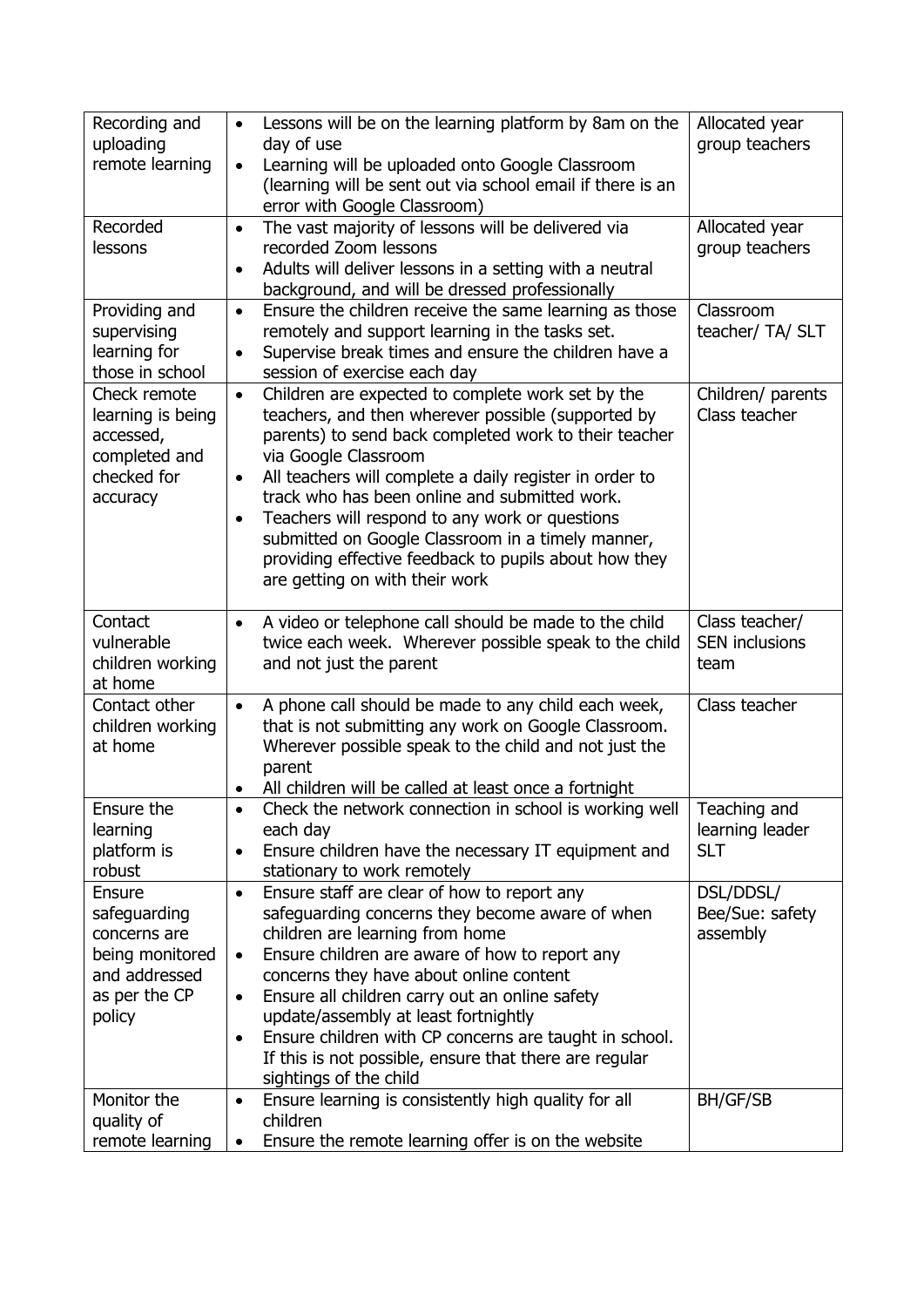| Ensure parents know the channels for in-school       |  |
|------------------------------------------------------|--|
| communication should they wish to feedback about the |  |
| remote learning offer                                |  |

#### **Staff expectations**

If staff are given permission to carry out remote learning activity from home, they are expected to:

- Dress professionally for any live or recorded lessons
- Be available to respond to children and carry out other work duties required from 10 minutes before the school day begins to 10 minutes after the school day ends
- Respond to messages received from children and parents within the working day about the remote learning on that same day
- Alert the DSL and senior leaders if a child is not accessing the work set (register)
- Only respond to a child or parent using a work email or platform account
- Take appropriate steps to ensure their devices remain secure

#### **Expectations in recorded lessons**

- Adults will deliver lessons in a setting with a neutral background, and will be dressed professionally.
- All Zoom or Google Meet recorded lessons will be uploaded to YouTube. All YouTube links need to be put directly onto their Google Classroom page, rather than into recorded lessons, to ensure copyright legislation is adhered to.

#### **Attendance**

- Parents will be asked to notify the school if their child is unwell and is unable to access remote learning. In this case, the attendance code will remain X. However, teachers will make a note not to expect the child to attend/submit learning on this day
- Where a staff member leading remote learning becomes unwell, parents will be notified if this means learning will be sent or delivered by a different school contact.

#### **Safeguarding**

- Staff are required to alert the Designated Safeguarding Lead (DSL) if they have any concerns about a child's welfare during a period of remote learning
- The school will continue to engage with social services and attend meetings where necessary
- Any parent who wishes to raise a safeguarding concern should do this in the usual way via the school office who will put them in contact with the DSL or Headteacher
- The school will ensure that online safety is referenced regularly within a period of remote learning. Parents will be reminded of the need to ensure their child is only accessing appropriate content while away from school and that personal data is being protected. <https://www.bbc.co.uk/newsround/44074704>
- Pupils are encouraged to communicate through the remote platform/school email system rather than by personal email. Where a child uses a personal email the teacher will ensure that any response also copies in the parent (or line manager if the parent email isn't available)

#### **Health and wellbeing for staff while working remotely**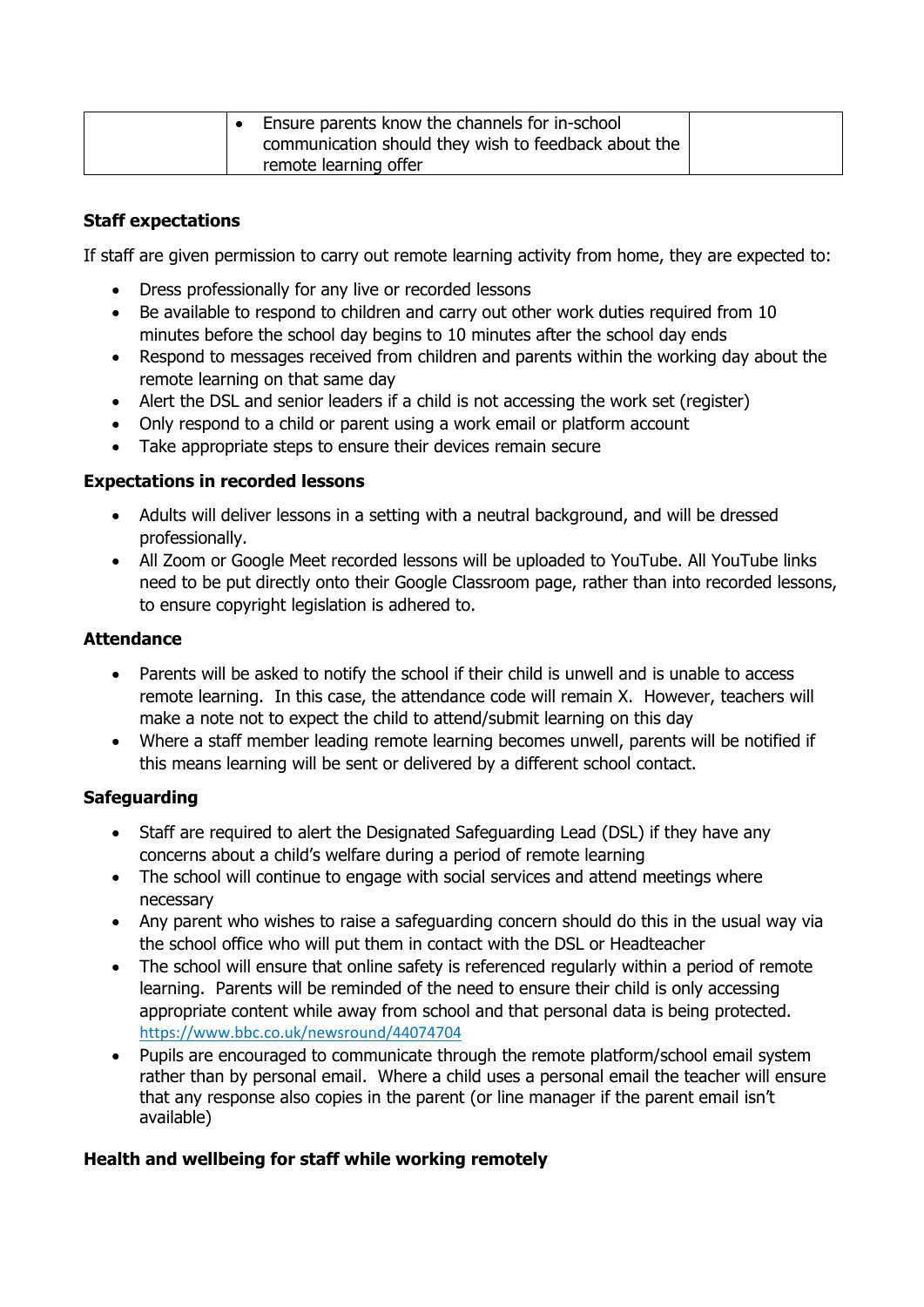- In addition to the many resources available on the HET Health and Wellbeing intranet pages, there is a specific section on COVID-19: [https://intranet.hamwic.org/health](https://intranet.hamwic.org/health-wellbeing-for-staff/)[wellbeing-for-staff/](https://intranet.hamwic.org/health-wellbeing-for-staff/)
- Staff can access our confidential Employee Assistance Programme, via Health Assured, offering 24-hour assistance and support, 7 days a week. The number is 0800 0305 182.
- Able Futures offer an access to work mental health support service and can be contacted on 0800 321137.
- The Department for Education is providing additional support for both pupil and staff wellbeing in the current situation. Information about the extra mental health [support](https://www.gov.uk/government/news/extra-mental-health-support-for-pupils-and-teachers) for pupils and [teachers](https://www.gov.uk/government/news/extra-mental-health-support-for-pupils-and-teachers) is available.
- The Education Support [Partnership](http://www.educationsupport.org.uk/) provides a free helpline for school staff and targeted support for mental health and wellbeing.

#### **How will Google Classroom be used safely?**

- Staff will communicate with parents or pupils only through school channels (e.g., they shouldn't talk to parents using their personal Facebook accounts, or contact pupils using their personal email addresses or phone numbers).
- Staff will be referred to the school's email policy, staff code of conduct and safeguarding policy for a refresh of guidance.
- Staff will use Google Classroom to set work and communicate.
- Staff will identify if activities require the need for students to post and comment in the communication Stream. If it is not necessary for a particular activity, staff will disable this function. (See Appendix A) NOTE: If staff disable pupil comments in the 'Stream', pupils will still be able to respond to feedback from their teacher on work they've handed in – they just won't be able to post on the 'Stream' page.
- Staff will clearly identify what can be talked about in posts and comments prior to the use of this function and will clearly identify the consequences of not using the function appropriately and safely.
- Staff will mute any student who is not using the Stream function appropriately and inform parents of their removal from this function. (See Appendix B)
- Staff will also provide parents the opportunity to remove their child from this function. Staff will mute any student whose parent identifies this preference. (See Appendix B)
- Staff will report to Leadership, via CPOMS, any instance of bullying or inappropriate behaviour.
- Staff will delete any inappropriate or bullying posts or comments as soon as possible.
- NOTE: These deleted posts or comments will still be able to be seen by staff if needed as evidence of behaviour. (See Appendix C)

#### **APPENDIX A**

To disable pupil comments in the 'Stream':

- 1. Open your class in Google Classroom
- 2. Click 'Settings' (the cog icon)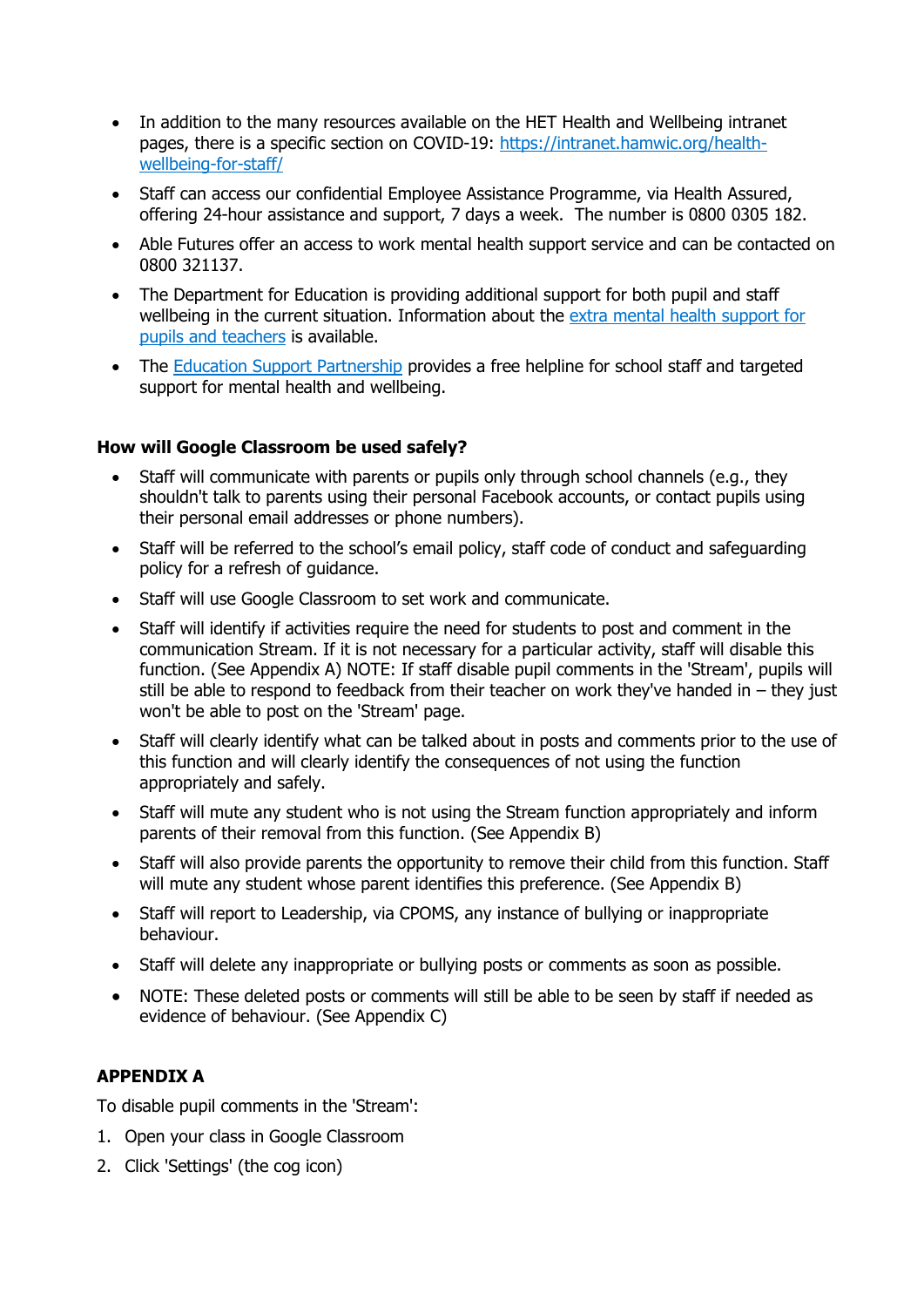- 3. Scroll down to 'General'
- 4. Click the drop-down option to the right of 'Stream' and select 'Only teachers can post or comment'
- 5. Click 'Save'

## **APPENDIX B**

To 'mute' a pupil:

- 1. Click on a class in Google Classroom
- 2. Click 'People'
- 3. Next to the pupil you want to mute, check the box
- 4. Click 'Actions' > 'Mute'
- 5. Click 'Mute' again to confirm

## **APPENDIX C**

To delete inappropriate or bullying posts or comments:

- 1. Go to the class
- 2. Find the post or comment you want to delete
- 3. Click 'More' (the 3 dots) > 'Delete'
- 4. Click 'Delete' again to confirm

To view deleted posts and comments:

- 1. Go to the class
- 2. Click 'Settings' (the cog icon)
- 3. Next to 'Show deleted items', click 'Show' to toggle on
- 4. Hide the deleted items again by clicking 'Hide' to toggle off
- 5. Click 'Save' to save your changes and return to the 'Stream' page